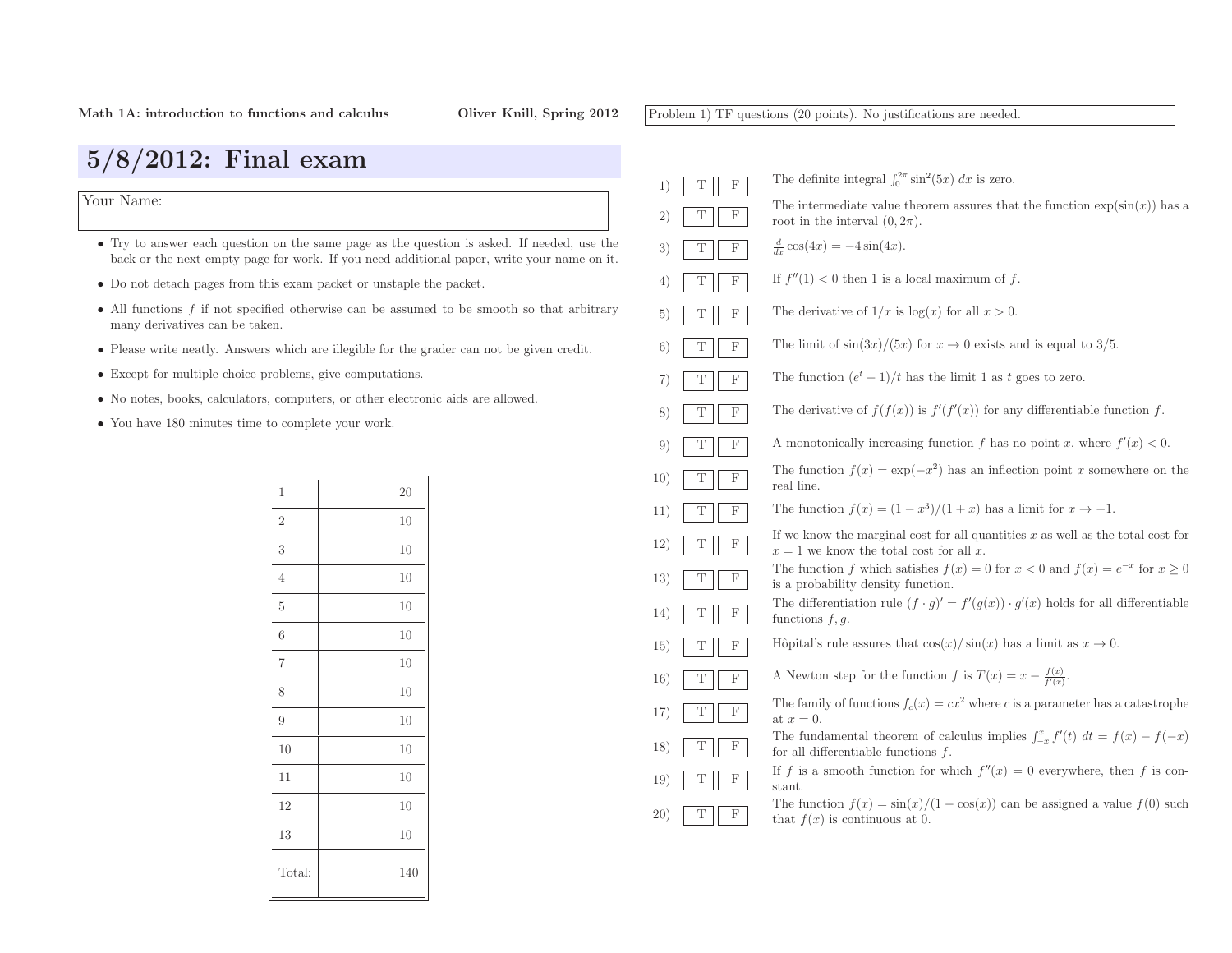## Problem 2) Matching problem (10 points) Only short answers are needed.

We name some important concepts in this course. To do so, <sup>p</sup>lease complete the sentences withone or two words. Each question is one point.

| $\lim_{h\to 0} \frac{f(x+h)-f(x)}{h}$ is called the                                                       | of $f$ .  |
|-----------------------------------------------------------------------------------------------------------|-----------|
| $f'(x) = 0, f''(x) > 0$ implies that x is a                                                               | of $f$ .  |
| The sum $\frac{1}{n}[f(0) + f(1/n) + f(2/n) + \dots +$<br>$f((n-1)/n) + f(1)$ is called a                 | sum.      |
| If $f(0) = -3$ and $f(4) = 8$ , then f has a root<br>on the interval $(0, 4)$ by the                      | theorem.  |
| There is a point $x \in (0,1)$ where $f'(x) =$<br>$f(1) - f(0)$ by the                                    | theorem.  |
| The expansion rate $r'(t)$ can be obtained<br>from $d/dtV(r(t)) = -5$ by the method of                    | rates.    |
| The anti derivative $\int_{-\infty}^{x} f(t) dt$ of a probabil-<br>ity density function $f$ is called the | function. |
| A point x for which $f(x) = 0$ is called a                                                                | of $f$ .  |
| A point x for which $f''(x) = 0$ is called an                                                             | of $f$ .  |
| At a point x for which $f''(x) > 0$ , the func-<br>tion is called                                         | up.       |

Problem 3) Matching or short answer problem (10 points). No justifications are needed.

a) (4 points) Find the relation between the following functions:

| function $f$    | function $q$      | $= q'$ | $q = f'$ | none |
|-----------------|-------------------|--------|----------|------|
| $\log \sin(x) $ | $\cot(x)$         |        |          |      |
| $\cos^2(x)$     | tan(x)            |        |          |      |
| r <sup>5</sup>  | $5x^4$            |        |          |      |
|                 | $-1/x$            |        |          |      |
| sin(log(x))     | $\cos(\log(x))/x$ |        |          |      |

b) (3 points) Match the following functions (a-d) with <sup>a</sup> choice of anti-derivatives (1-4).

| Function a)-d) | Fill in $1$ -4 |
|----------------|----------------|
| graph a)       |                |
| graph b)       |                |
| graph c)       |                |
| graph d)       |                |



| Function f            | $\lim_{x\to 0} f(x)$ |
|-----------------------|----------------------|
| $x/(e^{2x}$ .         |                      |
| $(e^{2x}-1)/(e^{3x})$ |                      |
| $\sin(3x)/\sin(5x)$   |                      |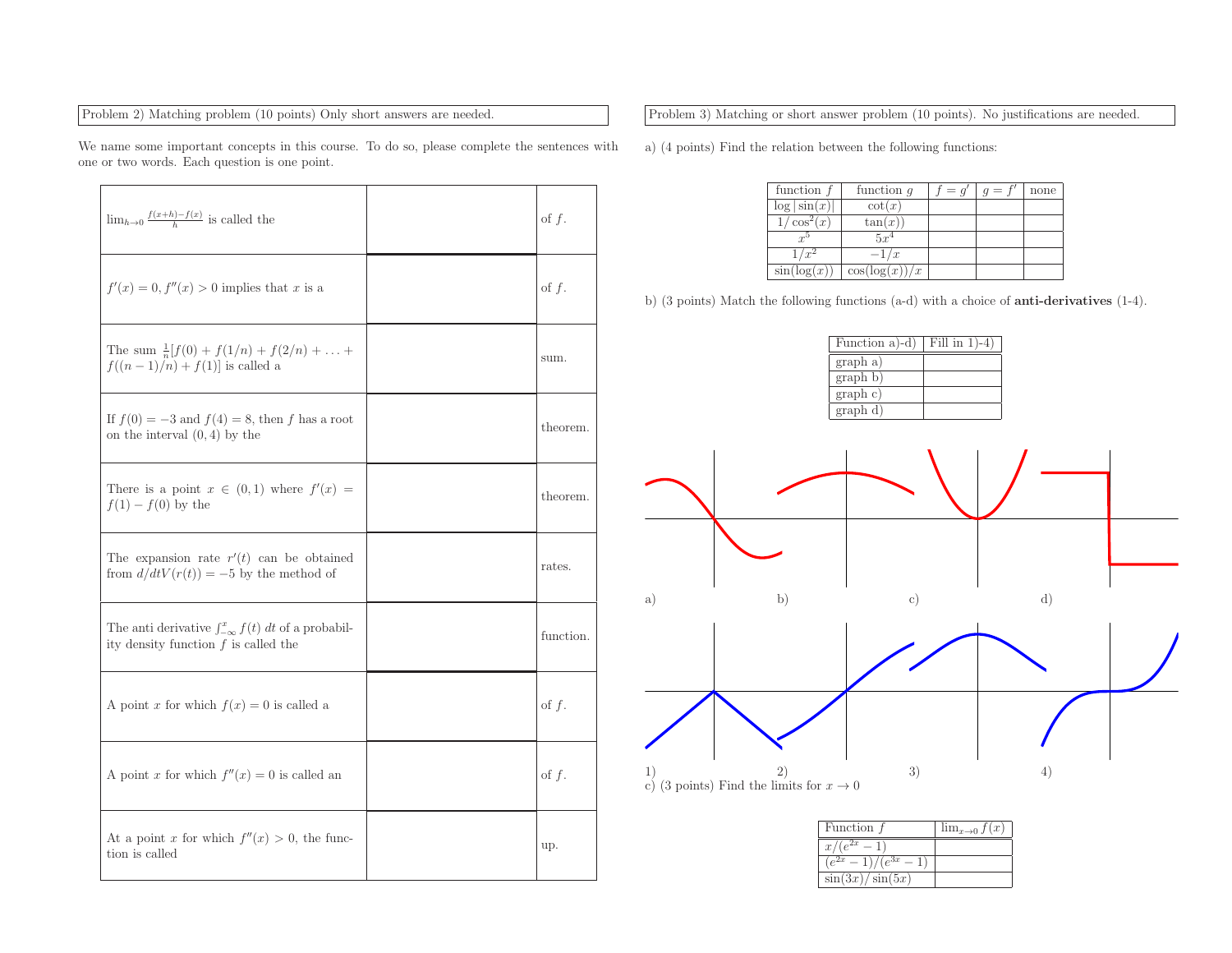Problem 4) Area computation (10 points)

**VE**  RI TAS

- Find the area of the shield shaped region bound by the two curves  $1/(1 + x^2)$  and  $x^2 1$ .
- b) (5 points) Find the integral or state that it does not exist

$$
\int_1^\infty \frac{1}{x^{3/2}} dx.
$$

## Problem 7) Extrema (10 points)

The Harvard stadium has a track which encloses a rectangular field of dimensions  $x, y$ . The circumference of the track is  $400 = 2\pi y + 2x$  and is fixed. We want to maximize the area xy for a play field. Which  $x$  achieves this?



Problem 5) Volume computation (10 points)

Did you know that there is <sup>a</sup> scaled copy of the liberty bell on the campus of the Harvard business school? Here we compute its volume. Find the volume if the rotationally symmetric solidif the radius  $r(z)$  at height z is  $r(z) = 8 - (z - 1)^3$  and the height z of the bell is between 0 and 3.



Problem 8) Integration by parts (10 points)

Find the antiderivative:

$$
\int (x-1)^4 \exp(x+1) \ dx \ .
$$

Problem 9) Substitution (10 points)

a) (3 points) Solve the integral  $\int e^{x^2} 2x \, dx$ .

b) (3 points) Solve the integral  $\int 2x \log(x^2) dx$ .

c) (4 points) Find the integral  $\int e^{-2e^x} e^x dx$ .

Problem 6) Improper integrals (10 points)

a) (5 points) Find the integral or state that it does not exist

$$
\int_1^\infty \frac{1}{x^4} \, dx \; .
$$

Problem 10) Partial fractions (10 points)